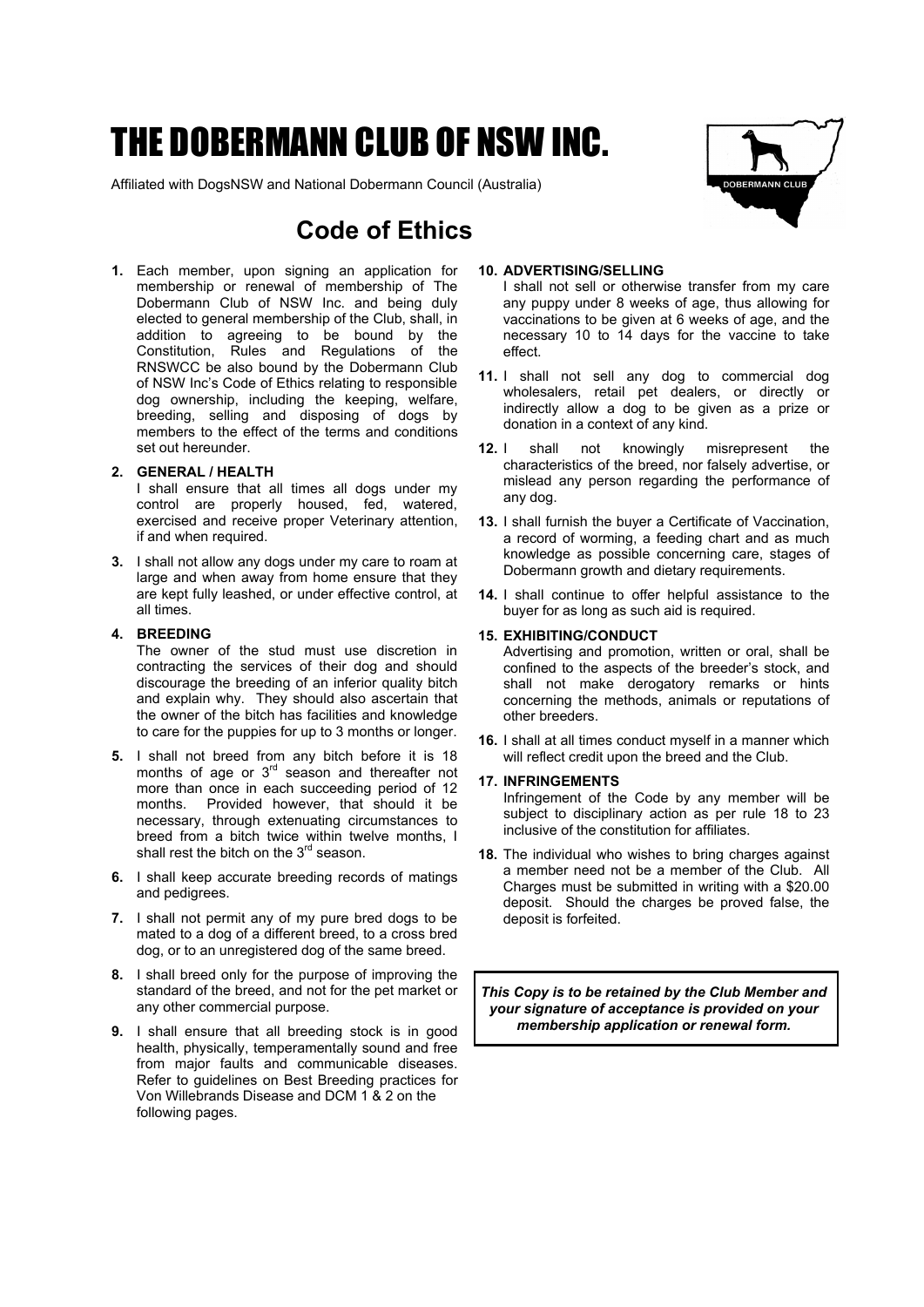## **Von Willebrands Disease (refer to Point 9 on Code of Ethics)**

#### **Best Breeding Practice for vWD (types 1 and 2)**

*Introduction* – Von Willebrands disease is a coagulation deficiency that affects the blood's own natural clotting rate. Coagulation deficiencies occur in the absence of one or more known **clotting factors**  (specialized serum proteins), resulting in the failure to form a fibrin clot – a simple process that protects all organs, tissues and fine capillaries in the body from constant slow blood loss, and is therefore necessary for survival. Dogs adversely affected by this inherited defect are lacking in von Willebrands factor and typically show signs of bleeding from the gums, bruising of other soft tissues and prolonged slow blood loss from even minor cuts. An animal patient suffering from even a mild clotting deficiency makes any surgery (even desexing) a high-risk procedure.

**Type 1 vWD** is considered mild, because while **plasma vWD concentration is low the vWF multimer concentration remains normal**. This type of vWD is due to an autosomal recessive, a splice-site mutation that cripples the gene to about 5-10% of its normal function, which explains why the disease is much milder in type 1 vWD. This is the mutation known to occur in Doberman Pinschers, Manchester Terriers, Pembroke Welsh Corgis and Poodles (all varieties). Where the condition is known to be present in existing bloodlines, the following breeding restrictions apply.

**Type 2 vWD** is considered rare. This type has **low vWD concentration and high vWF multimer concentration, i.e. abnormal vWF as opposed to low levels of normal vWF.** The effect of the mutation is to cancel the function controlled by normal genes. This mutation has been described in German Shorthaired Pointers and German Wirehaired Pointers. While not known to be present in most Australian lines of these breeds, where the condition is known to be present, the following breeding restrictions would apply.

Both Type 1 vWD and Type 2vWD result in variable bleeding tendencies. Dogs that are *adversely affected*  by the disease (i.e. show bleeding episodes) **should not be bred from**.

VWD affected animals (confirmed homozygous affected on DNA test) but not exhibiting any bleeding tendencies can be bred from with care. Any progeny retained for breeding purposes should also be DNA tested.

**Breeds affected:** Type 1 vWD occurs in Doberman Pinschers, Manchester Terriers, Pembroke Welsh Corgis and Poodles (all varieties). Type 2 vWD has been described in German Shorthaired and German Wirehaired Pointers.

Any national litter registration restrictions to be applied in this or any other similarly affected breed would need to deliberated by the relevant breed clubs before the ANKC is asked to conduct an appropriate breed survey.

The following breeding advice is offered in relation to **vWD (types 1 and 2):**

- Before a mating is agreed and assuming no prior test results are available, designated samples (blood or cheek swabs) from both mating partners should be submitted for DNA testing through an approved laboratory, with identities of each confirmed by microchip against the registration records. **An exception** arises when frozen semen is to be used, from a sire that is deceased, overseas or otherwise unable to be sampled.
- Ideally, at least one parent of every litter should be DNA Clear for vWD by testing or by parentage.
- Any DNA tested vWD Affected animal should ideally be mated only to a homozygous unaffected (DNA Clear) normal partner.
- Acceptable matings for vWD are DNA **Clear/Clear, Clear/Carrier, Clear/Affected, Carrier to Carrier**.
- **Carrier to Carrier** matings are permitted but all progeny should be DNA tested before sale. Any *adversely affected* individuals should be euthanased, or if kept alive, desexed before sale and new owners must be informed of the genetic status of the individual.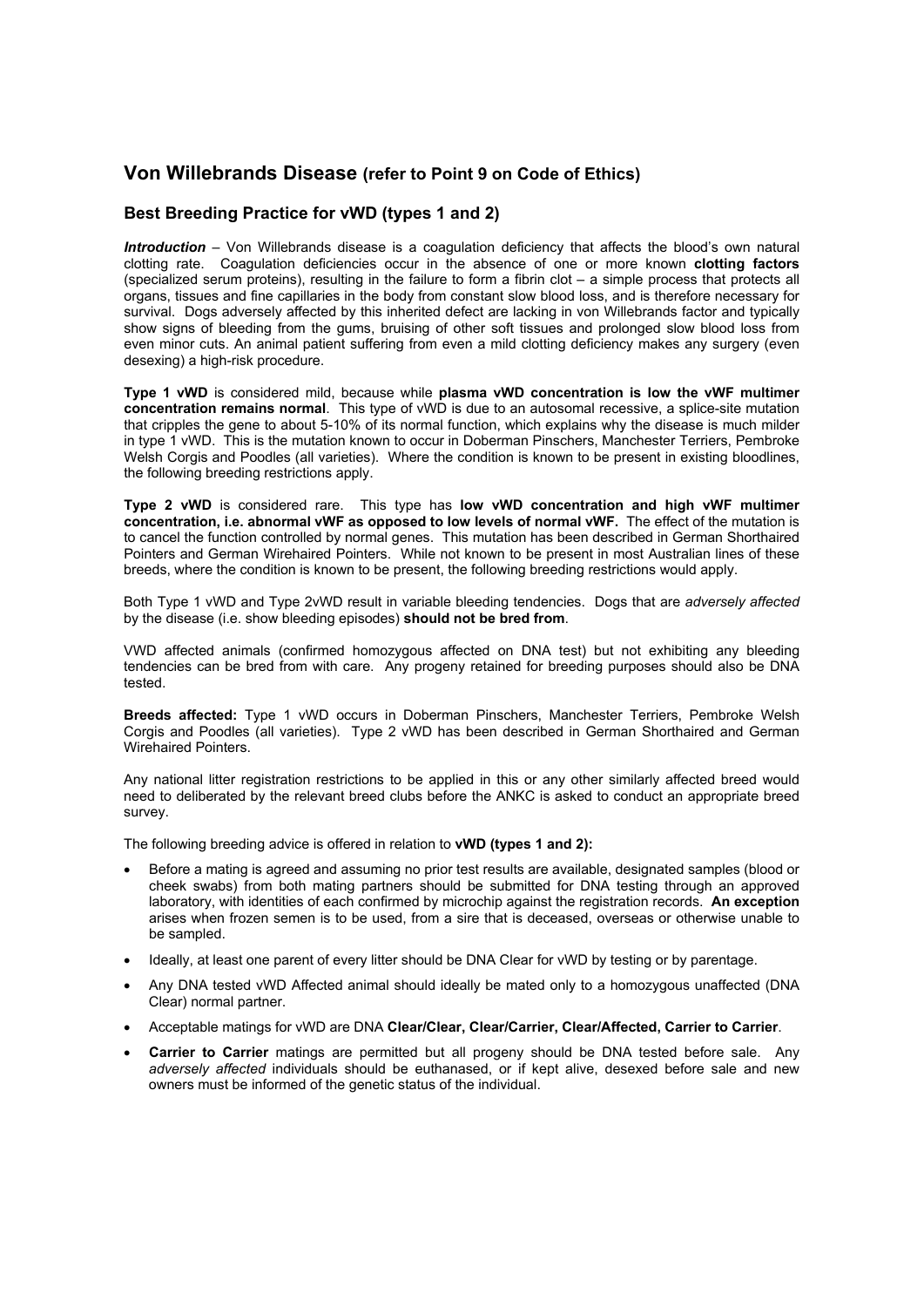- **Affected to affected** is permitted where neither parent is adversely affected. All progeny should ideally be DNA tested prior to sale. Any *adversely affected* animals should be euthanased, or if kept alive, desexed prior to sale. New owners must be fully informed of the animal's condition and the animal should be under veterinary care.
- Ideally any animal (adult or juvenile) that is retained for breeding purposes should be DNA tested to determine its actual vWD status.

#### **2008 NBC CONFERENCE ATTACH 7.1b**

The above was prepared by Karen Hedberg on behalf of the ANKC Canine Health Committee and has been used to formulate proposed breeding guidelines for the Dobermann Club of NSW.

The following guidelines are offered in relation to **vWD (types 1 and 2):**

- Before a mating is agreed and assuming no prior test results are available, designated samples (blood or cheek swabs) from both mating partners should be submitted for DNA testing through an approved laboratory, with identities of each confirmed by microchip against the registration records.
- Ideally, at least one parent of every litter should be DNA Clear for vWD by testing or by parentage.
- Recommended matings for vWD are DNA

| Clear/Clear.     |
|------------------|
| Clear/Carrier.   |
| Clear/Affected,  |
| Carrier/Carrier. |

- $\triangleright$  Clear/Clear all offspring are guaranteed Clear by parentage, and documentation to this effect should be provided to the new owners.
- $\triangleright$  Clear/Carrier progeny can be a mixture of Clear and Carrier and should be DNA tested prior to sale and Certification of their DNA vWD status provided to new owners.
- $\triangleright$  Clear/Affected all offspring are quaranteed Carrier by parentage, and documentation to this effect should be provided to the new owners
- ¾ Carrier/Carrier **-** progeny can be a mixture of Clear, Carrier & Affected individuals. Matings are acceptable but all progeny should be DNA tested prior to sale and Certification of their DNA vWD status provided to new owners.

However other combinations are acceptable providing due care and responsibility are exercised by the breeder. In these, all offspring should be DNA tested prior to sale and Certification of their DNA vWD status provided to new owners.

- Carrier/Affected progeny will be a mixture of Carrier and Affected individuals and should be DNA tested prior to sale and Certification of their DNA vWD status provided to new owners.
- Affected/Affected is acceptable where neither parent is adversely affected. In this case all progeny will be vWD Affected by parentage, and new owners must be fully informed of the genetic status of the individual
- Ideally any animal (adult or juvenile) that is retained for breeding purposes should be DNA tested to determine its actual vWD status.

It is recommended that animals who are adversely affected and have been demonstrated to be at risk should not be used in any breeding program. As this is usually not evident until a bleeding incident actually occurs, breeders should recommend that all new owners of DNA Affected animals make sure their vet is aware of the animal's status.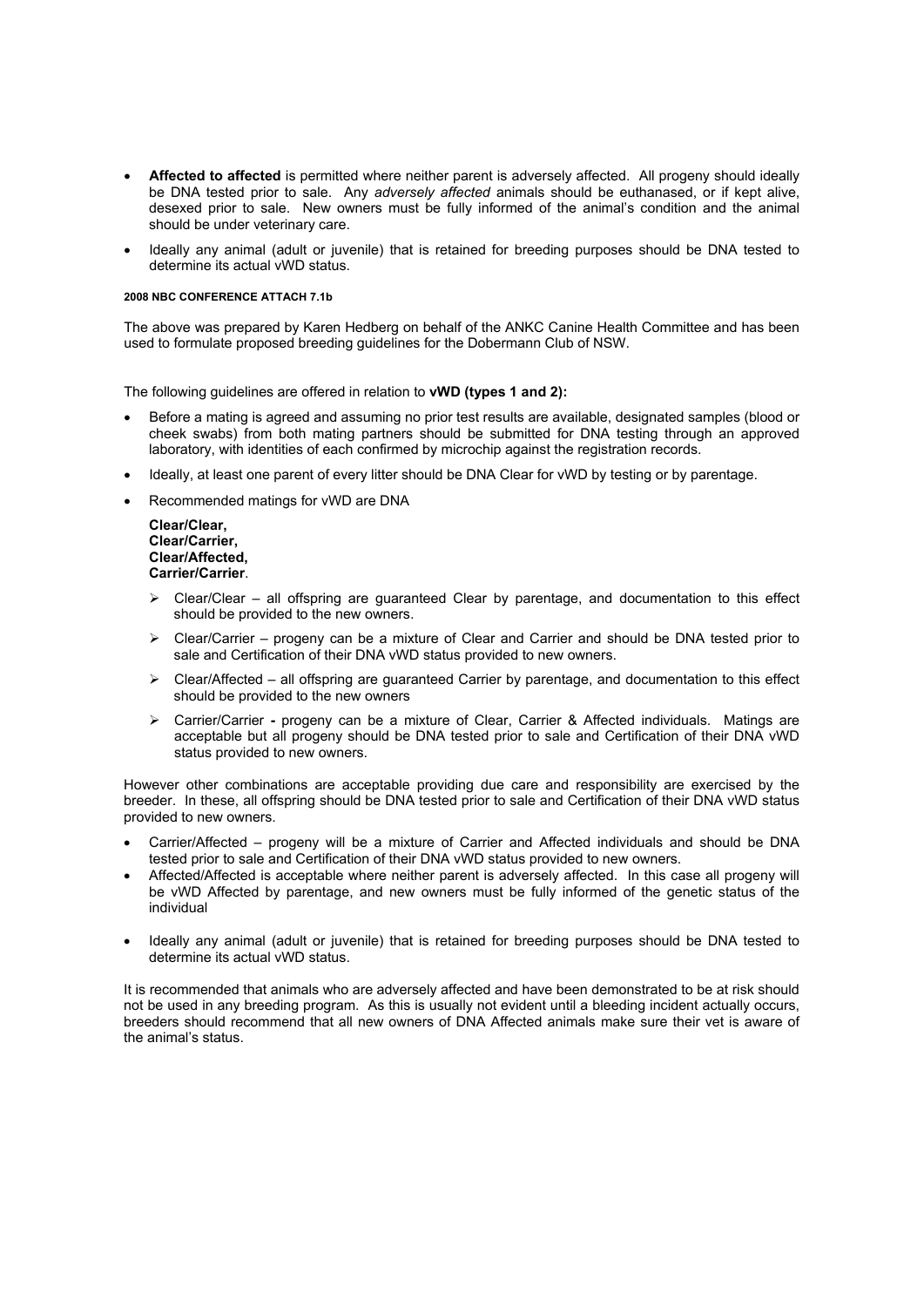# Guidelines on Best Breeding Practices for Dilated Cardiomyopathy in Dobermanns (refer to Point 9 on Code of Ethics)

### Preamble

Dilated cardiomyopathy (DCM) is perhaps the most pressing heritable disease in the Dobermann breed requiring awareness and action by breeders. Dilated cardiomyopathy is a complex, polygenic disease with various genetic, environmental and individual factors that likely contribute to its development. Thankfully, breeders have access to a range of diagnostic and screening tools that can allow us to monitor and be aware of the development of DCM in our breeding dogs, and genetic testing that allows us to appreciate the risk of a dog developing DCM and the probability of them passing these disease-associated alleles onto their progeny.

It is imperative for the preservation and genetic stewardship of the Dobermann breed that breeders are aware of DCM and other heritable health problems for which Dobermanns are predisposed, and take action in their breeding choices to attempt to minimise the incidence of DCM in future generations.

# General Principles

- Dobermann breeders should have an understanding of the disease process of dilated cardiomyopathy and the signs that may be observed in a dog with cardiac disease.
- Breeders should be actively engaged with developments in research into DCM and new genetic testing or screening modalities that may become available.
- Breeders should keep thorough and accurate pedigree records, including the cause and age of death and genetic testing results of dogs in the pedigree where known.

# Genetic Testing

- Dobermann breeders should test all breeding dogs for DCM1 and DCM2 prior to breeding, and take these results into account when making decisions regarding selection of mates. Ideally, any dog that is positive heterozygous or positive homozygous for either DCM1 or DCM2, or both, should be bred to a dog that is negative for both DCM1 and DCM2.
- x Where an entire sibling is available that has lower risk DCM1 and DCM2 test results, and is of similar or equal merit in other areas (such as conformation and temperament), preference should be given to breeding from the sibling with lower risk test results.
- Puppies resulting from a mating where one or both parents were DCM1 and/or DCM2 positive should be tested for DCM1 and DCM2. When making decisions regarding puppies to retain for future breeding, the breeder should ideally give preference to puppies that test negative. Breeders must of course balance this in consideration of other breeding objectives such as conformation, temperament and overall soundness.